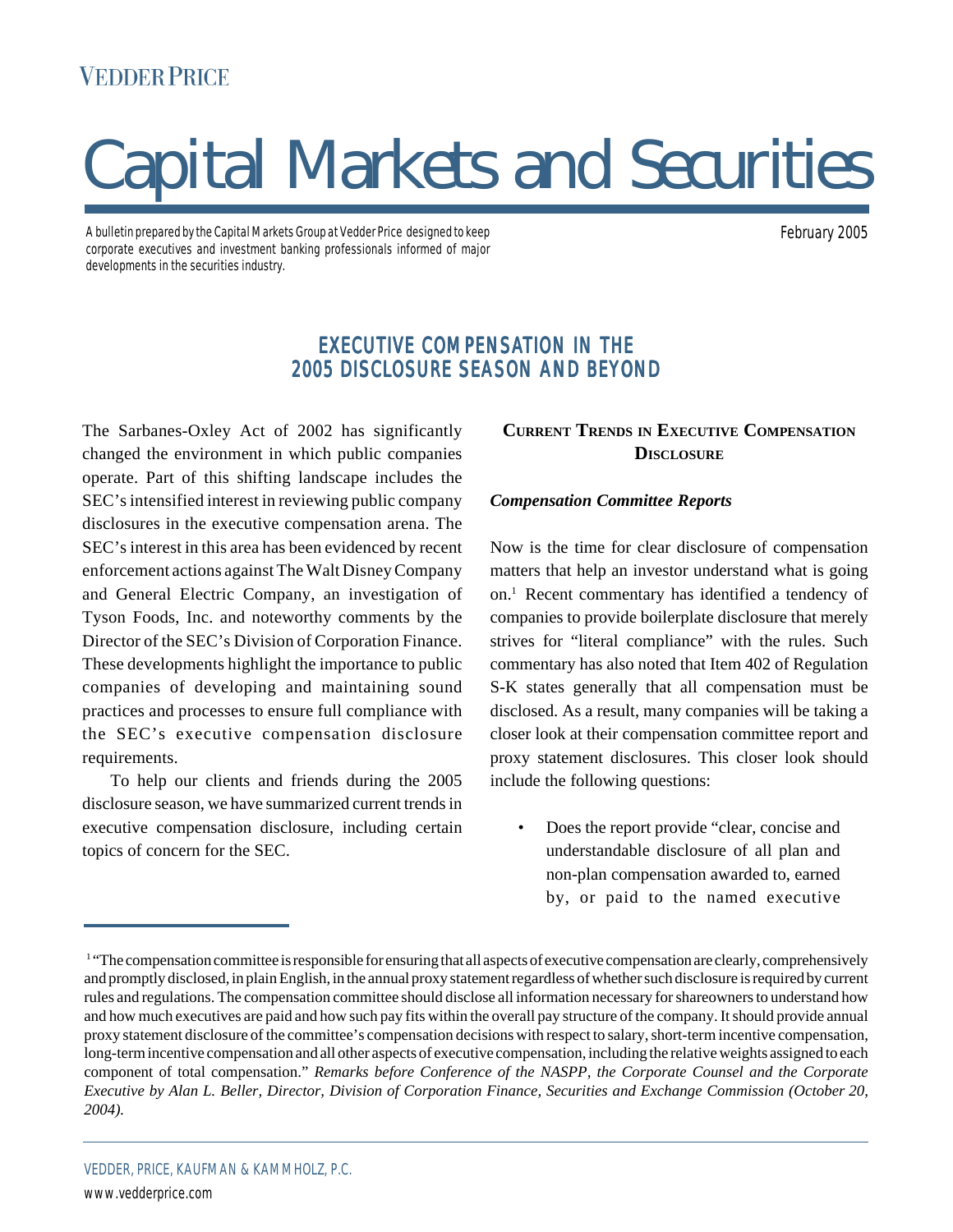officers…and directors…for all services rendered in all capacities to the registrant and its subsidiaries…"?

- Does the report explain why and how the company's compensation committee decided on the compensation that it awarded to named executive officers in the past year?
- Does the report disclose the nature of the group with which the compensation committee is comparing the company's compensation, the basis of selection of the group, the extent to which it differs from the benchmark group, and where in the range established by that comparison the company targets its compensation?
- If the amount or form of compensation awarded to named executive officers changed materially or significantly from the prior year, does the report explain what caused this change?
- Does the report detail the company's position regarding qualification of compensation for exemption from the deduction limits of Section 162(m) of the Internal Revenue Code?
- Does the report describe any executive stock ownership guidelines?
- Does the report describe any imposed holding period on stock Named Executive Officers and/or other executives receive from the company?

## *Best Practices*

At this point, 2004 is in the books. But it is not too early to lay the foundation for next year's report. As noted above, good meeting practices set the stage.

SEC current rules require disclosure in the compensation committee report of (1) executive compensation policies, (2) the specific relationship of corporate performance to executive compensation, (3) the factors on which the CEO's compensation is based and (4) a specific discussion of the relationship of the company's performance to CEO compensation, including a description of each measure of company performance on which CEO compensation is based.

In fulfilling these obligations, we suggest that companies consider the following actions during 2005:

- Review and update, if necessary, D&O questionnaires to ensure that all executive compensation and related-party transaction information is obtained.
- Review the company's disclosure controls and procedures to ensure whether they are adequate to enable the compensation committee to account for all compensation received by the executive officers and directors.
- Develop a "compensation philosophy" aimed at establishing a linkage between company and individual performance and fair, competitive executive compensation, reflecting both upside potential and downside risk.2

<sup>&</sup>lt;sup>2</sup> A compensation philosophy should articulate the compensation committee's fundamental principles and guide the compensation committee in developing and monitoring the company's executive compensation programs. These principles should reflect (1) independence of committee members, (2) pay packages that are perceived as fair both internally and externally, (3) payments that are linked to realistic and achievable performance criteria, (4) incentives toward long-term shareholder value creation, and (5) full transparency regarding compensation plan design and implementation.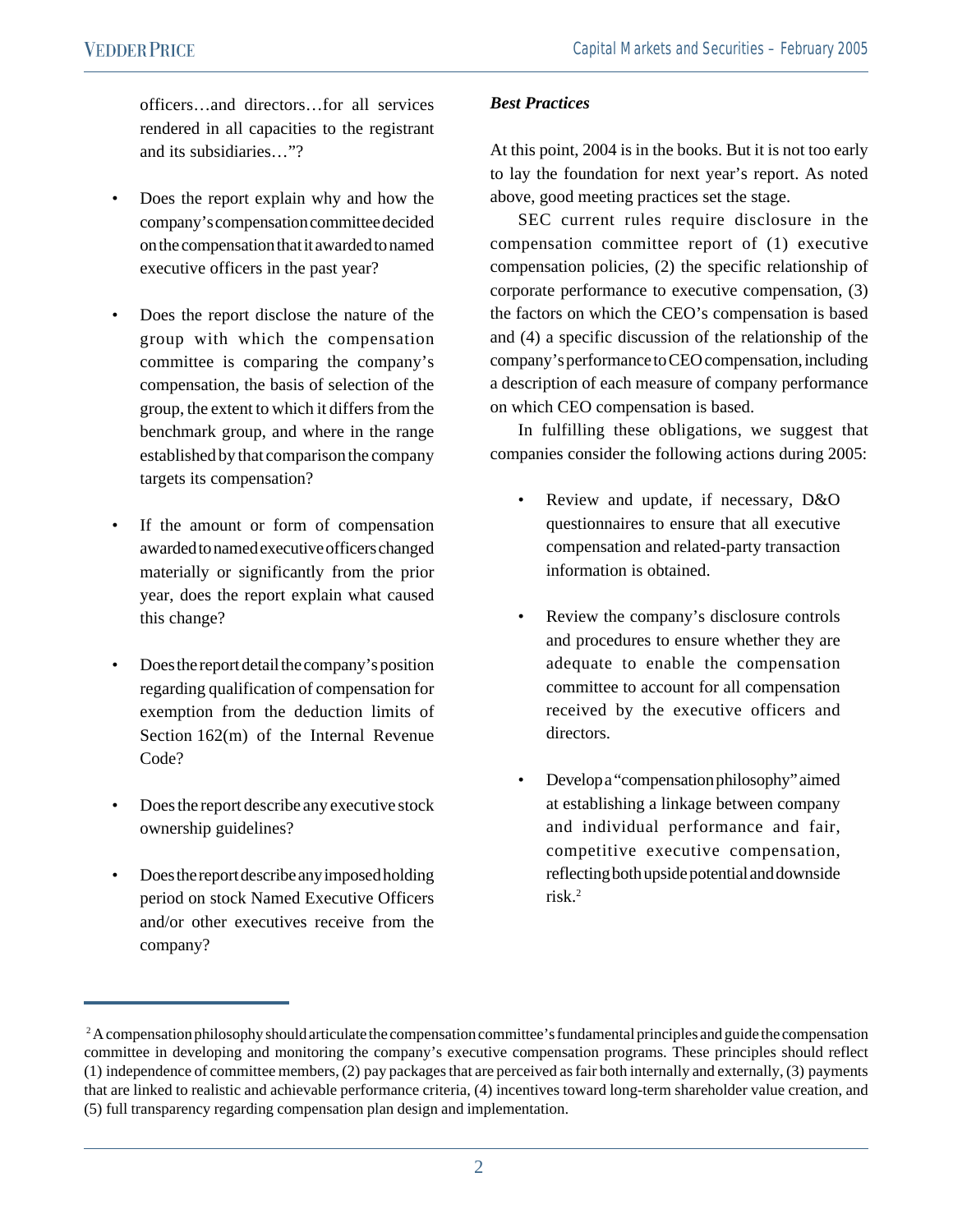- Understand the maximum payout under multiple scenarios, including retirement, termination with or without cause, and severance in connection with a change in control of the company.
- Prepare and review a "tally sheet" that sets forth all components of the CEO's compensation, including base salary, bonus, long-term incentives, realized and unrealized stock option and restricted stock gains, dollar value of perks and other personal benefits and the cost to the company, earnings and accumulated payment obligations under the company's nonqualified deferred compensation programs and projected payment obligations under the company's supplemental executive retirement plan.
- Adopt a committee calendar for the full year3 and, if possible, have the compensation committee consider items twice—once for preliminary review and again for finalization and approval.

<sup>&</sup>lt;sup>3</sup> For your convenience, a model committee calendar is attached as an appendix to this newsletter.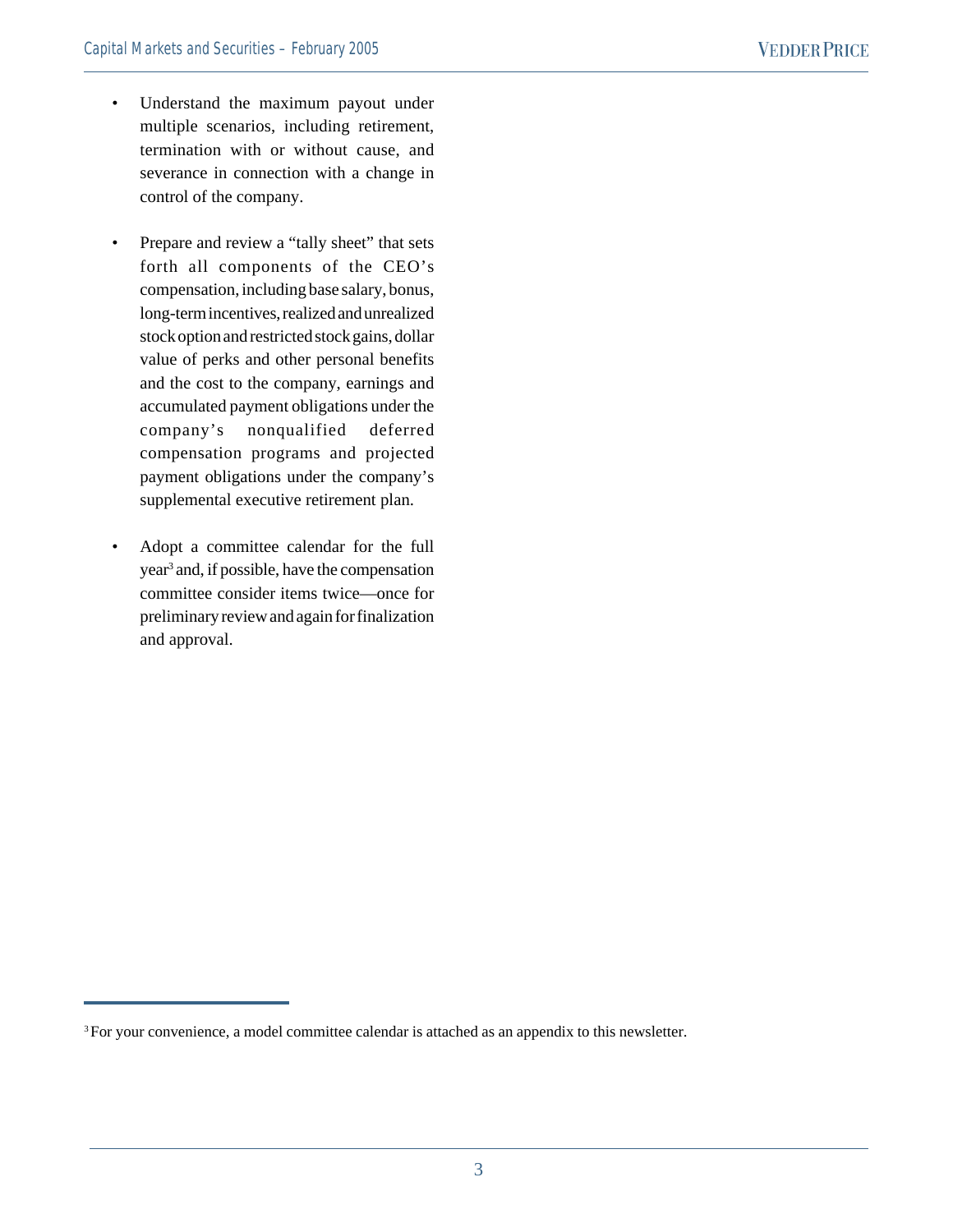# APPENDIX A

# **[NAME OF COMPANY]**

## **ANNUAL SCHEDULE OF THE COMPENSATION COMMITTEE**

Depending on its financial position, competitive situation and other factors, each compensation committee will have different priorities. However, we believe that the following schedule is a good starting point for focusing the committee on its annual responsibilities and objectives.

#### **First Quarter**

- Review and finalize approval of awards under incentive arrangements, contributions to retirement plans and management's recommendations regarding raises for executive officers.
- Set and approve financial measures and performance goals for incentive arrangements for the new year.
- Review the compensation of the board of directors and executive officers.
- Prepare compensation committee report for proxy statement.

#### **Second Quarter**

- Review areas of concern to attract and retain staff.
- Review the progress and development of executive officers during the year.

#### **Third Quarter**

- Perform strategic review of compensation plans.
- Assess the ongoing competitiveness of the total executive compensation pay package.

#### **Fourth Quarter**

• Recommend to the board of directors the annual salary level and short- and long-term incentive arrangements for the CEO.

Initial review and consideration of awards under incentive arrangements, contributions to retirement plans and management's recommendations regarding raises for executive officers.